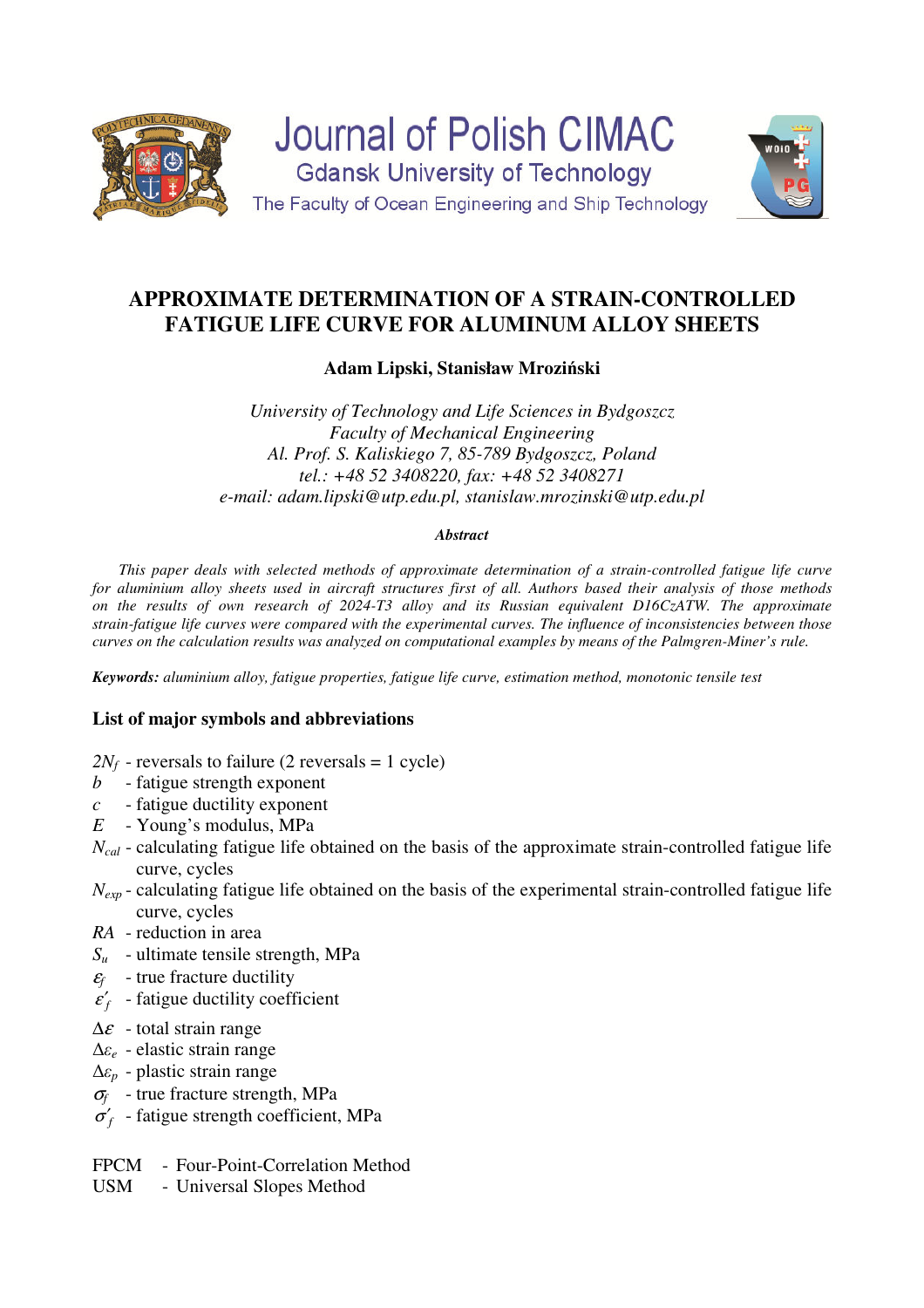MUSM - Modified Universal Slopes Method UMLM - Uniform Material Law MFPCM - Modified Four-Point-Correlation Method MMM - Modified Mitchell's Method MM - Median Method **1. Introduction** 

Fatigue curves serve as the basis for the calculation of fatigue strength [7, 17]. As fatigue tests are characterised by high labour and time consumption and are very costly, it is not always possible to perform full range fatigue tests or, for comparison purposes, it is sufficient to approximately determine the fatigue curve based e.g. on relatively simple and quick monotonic tensile tests or on available literature data. Such approach has been introduced, among others, to expert systems used to estimate fatigue properties [5].

A strain-controlled fatigue life curve is characterized by the following relationship:

$$
\frac{\Delta \varepsilon}{2} = \frac{\Delta \varepsilon_e}{2} + \frac{\Delta \varepsilon_p}{2} = \frac{\sigma_f'}{E} \cdot (2N_f)^b + \varepsilon_f' \cdot (2N_f)^c.
$$
 (1)

One of the first methods for approximate determination of the relationship (1) based on the monotonous tensile test was proposed by Manson [8]. The first of them - Four–Point–Correlation Method has been later modified by Ong [13]. The second of them - Universal Slopes Method – has been modified by Muralidharan and Manson [11].

Socie, Mitchell and Caulfield [16] presented relationships designed to determine factors of the formula (1) for steel. Another method, intended particularly for steel grades with hardness value below 500 HB, was proposed by Mitchell [10]. Bäumel and Seeger [2] presented Uniform Material Law Method which is suitable for metals. Its coefficients are very similar to those of the Modified Universal Slopes Method. Roessle and Fatemi [15] proposed the method used for steel and based on the hardness value and the Young's modulus only. Whereas Hatscher, Marquardt and Zenner presented the Variable Slopes Method empirically verified for steel sheet [4]. Whereas as regards Polish literature, we can mention the study by Flasińska and Łagoda that includes attempts to find the relationship between selected static and fatigue properties [3].

Studies by Ong [12] (for 49 steel grades) as well as Kim, Chen, Han and Lee [6] (for 8 steel grades) also include empirical analysis of methods for approximate determination of a strain-controlled fatigue life curve. Park and Song [14] analysed several methods used for 138 types of material (116 steel grades, 16 aluminium alloys and 6 titanium alloys) and they concluded that methods proposed by Bäumel and Seeger [2], Muralidharan and Manson [11] as well as by Ong [13] provide better approximation of experimental data than the remaining ones. Song and Park [18] analysed 6 methods used for 5 groups of materials and they found out that universal slopes method seems to be the best for steel whereas the method developed by Bäumel and Seeger gives satisfactory results when monotonous properties exclude necking [2]. They also proposed a new method (a modified Mitchell's method) which better estimates fatigue properties of aluminium alloys [10]. Whereas Meggiolaro and Castro presented Medians Method based on statistical analysis of parameters used in the relationship (1) performed for 724 steel grades and 81 aluminium alloys [9].

#### **2. Selected methods of fatigue curve determination for aluminium alloys**

### **2.1. Four-Point-Correlation Method (FPCM) - (Manson, 1965)**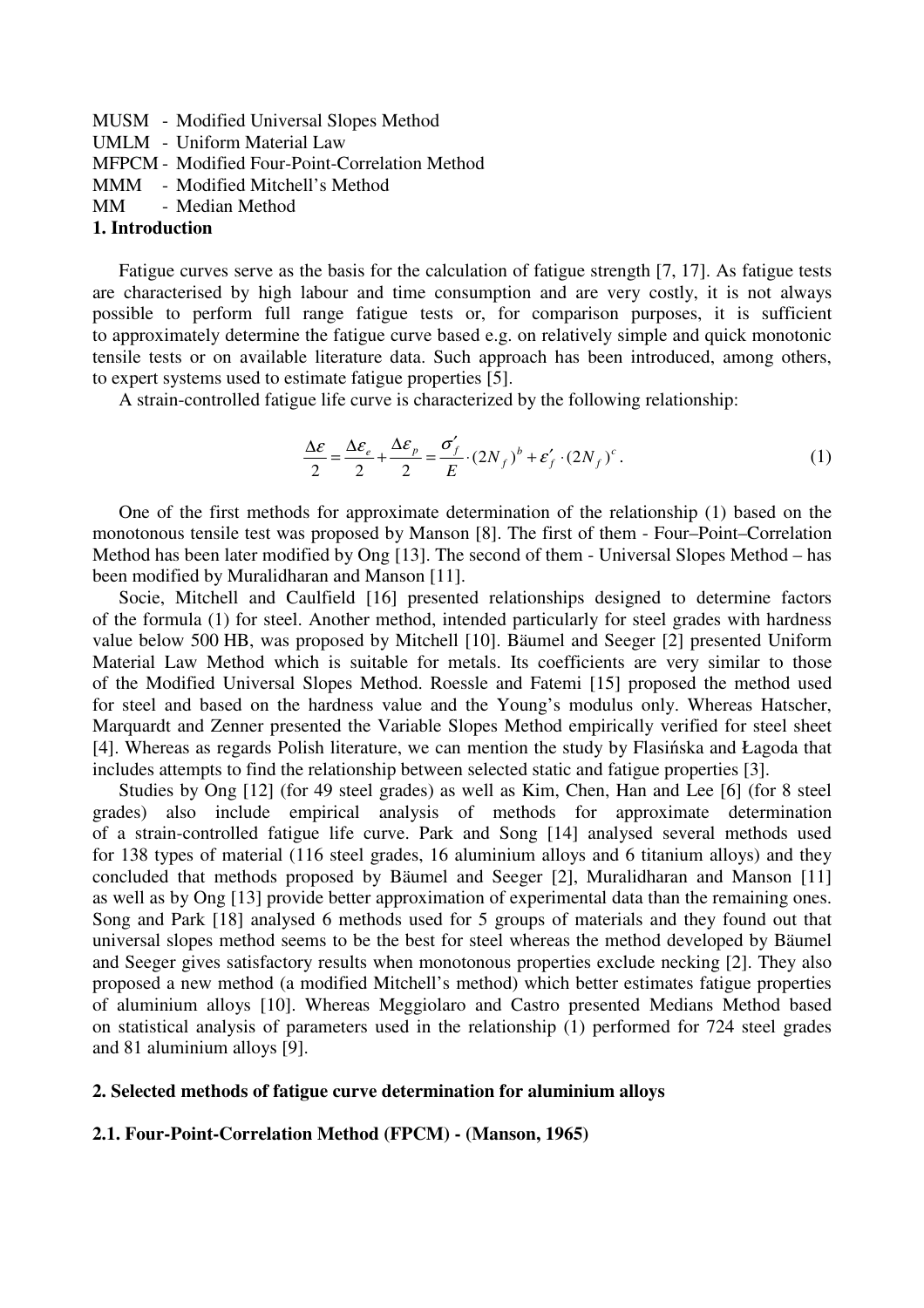The Four-Point-Correlation Method proposed by Manson [8] is based on plastic strain and elastic strain values represented by lines ∆*εp* and ∆*εe*. Those lines are determined upon the basis of two points.

Coefficients used in the formula (1) for this method can be characterised by the following relationships:

$$
\sigma_f' = \frac{E}{2} \cdot 10^{-b \cdot \log 2 + \log \left[\frac{2.5 S_u \cdot (1 + \varepsilon_f)}{E}\right]},
$$
\n(2)

$$
\varepsilon_f' = \frac{1}{2} \cdot 10^{-c \cdot \log \frac{1}{20} + \log \left( \frac{1}{4} \cdot \varepsilon_f^{-3/4} \right)},
$$
\n(3)

$$
b = \frac{\log \left[\frac{2.5 \cdot (1 + \varepsilon_f)}{0.9}\right]}{\log \left(\frac{1}{4 \cdot 10^5}\right)},
$$
\n(4)

$$
c = \frac{1}{3} \log \left( \frac{0.0132 - \Delta \varepsilon_e^*}{1.91} \right) - \frac{1}{3} \log \left[ \frac{1}{4} \cdot \varepsilon_f^{-3/4} \right],\tag{5}
$$

where  $\varepsilon_f$  is dependent on reduction in the *RA* area of the specimen

$$
\varepsilon_f = \ln\left(\frac{1}{1 - RA}\right),\tag{6}
$$

whereas  $\Delta \varepsilon_e^*$  is the range of the elastic strain for 10 000 load cycles and it can be characterised by the following relationship

$$
\Delta \varepsilon_e^* = 10 \qquad b \cdot \log(4 \cdot 10^4) + \log \left[ \frac{2.5 S_u \left(1 + \varepsilon_f\right)}{E} \right] \tag{7}
$$

#### **2.2. Universal Slopes Method (USM) - Manson (1965)**

Universal Slopes Method [8] assumes that inclination of lines ∆*εp* and ∆*εe* characterised by exponents *b* and *c* does not depend on material type. The fatigue strength coefficient as well as the fatigue ductility coefficient used in the formula (1) take the following form:

$$
\sigma'_f = 1,9018 \cdot S_u, \tag{8}
$$

$$
\varepsilon_f' = 0.7579 \cdot \varepsilon_f^{0.6},\tag{9}
$$

where  $\varepsilon_f$  is determined according to the relationship (6), whereas exponents *b* = −0,12 and *c* = −0,6 assume constant values.

#### **2.3. Modified Universal Slopes Method (MUSM) - Muralidharan and Manson (1988)**

Like the original one, the Modified Universal Slopes Method [11] assumes that the exponents *b* and *c* do not depend on the material type. Coefficients used in the formula (1) can be calculated based on the following relationships: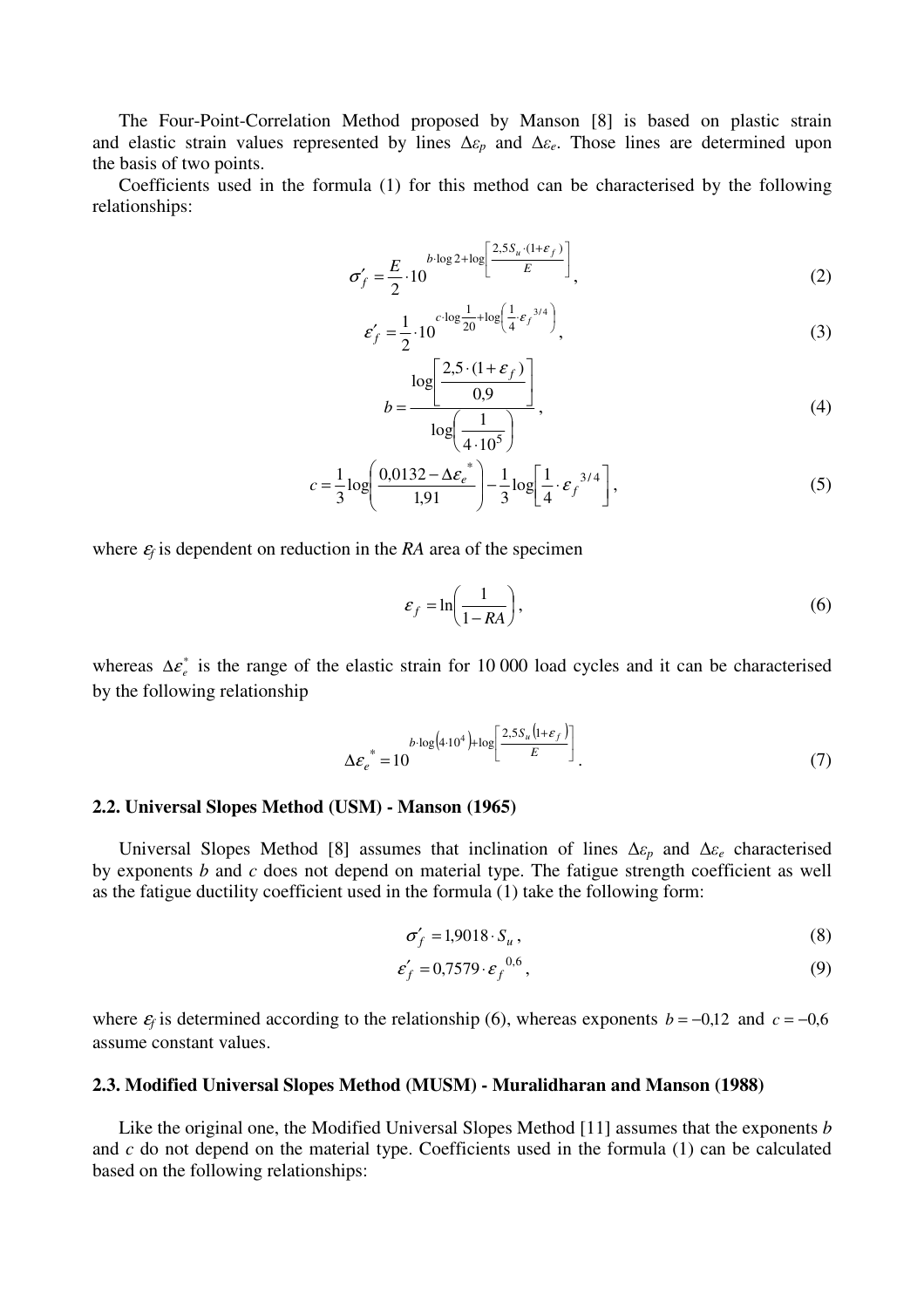$$
\sigma'_f = E \cdot 0.623 \cdot \left(\frac{S_u}{E}\right)^{0.832},\tag{10}
$$

$$
\varepsilon_f' = 0.0196 \cdot \varepsilon_f^{0,155} \cdot \left(\frac{S_u}{E}\right)^{-0,53},\tag{11}
$$

where  $\varepsilon_f$  is determined according to the relationship (6), whereas the exponents assume constant values:  $b = -0.09$  and  $c = -0.56$ .

#### **2.4. Uniform Material Law Method (UMLM) - Bäumel and Seeger (1990)**

Uniform Material Law Method [2] assumes that the value of exponents *b* and *c* as well as the coefficient  $\varepsilon'_{f}$  is constant for the whole group of materials. Only the coefficient  $\sigma'_{f}$  depends on the material properties. Coefficients used in the formula (1) for this method for aluminium alloys can be characterised by the following relationships:

$$
\sigma_f' = 1.67 \cdot S_u, \qquad (12)
$$

whereas constants value is assumed by:  $b = -0.095$ ,  $\varepsilon'_{f} = 0.35$ ,  $c = -0.69$ .

#### **2.5. Modified Four-Point-Correlation Method (MFPCM) – Ong (1993)**

Modified Four Point Correlation method (MFPC) proposed by Ong [13] differs slightly from the original method proposed by Manson [8]. According to Modified Four Point Correlation method, a strain-controlled fatigue life curve is determined by calculating the elastic strain amplitude at the load reversal level of  $10<sup>0</sup>$  and  $10<sup>6</sup>$  and the plastic strain amplitude at the load reversal level of  $10^0$  and  $10^4$ . In this method, coefficients used in the formula (1) assume the following form:

$$
\sigma_f' = S_u \cdot (1 + \varepsilon_f), \tag{13}
$$

$$
\varepsilon_f' = \varepsilon_f \,,\tag{14}
$$

$$
b = \frac{1}{6} \cdot \left[ \log \left( 0.16 \cdot \left( \frac{S_u}{E} \right)^{0.81} \right) - \log \left( \frac{\sigma_f}{E} \right) \right],\tag{15}
$$

$$
c = \frac{1}{4} \cdot \log \left( \frac{0.00737 - \frac{\Delta \varepsilon_e^*}{2}}{2.074} \right) - \frac{1}{4} \cdot \log \sigma_f,
$$
 (16)

where  $\varepsilon_f$  is determined according to the relationship (6), whereas the elastic strain range  $\Delta \varepsilon_e^*$ for  $2N_f$  = 10 000 reversals is calculated using the formula:

$$
\frac{\Delta \varepsilon_e^*}{2} = \frac{\sigma_f}{E} \cdot 10^{-3} \left[ \log \left( 0.16 \left( \frac{S_u}{E} \right)^{0.81} \right) - \log \left( \frac{\sigma_f}{E} \right) \right].
$$
\n(17)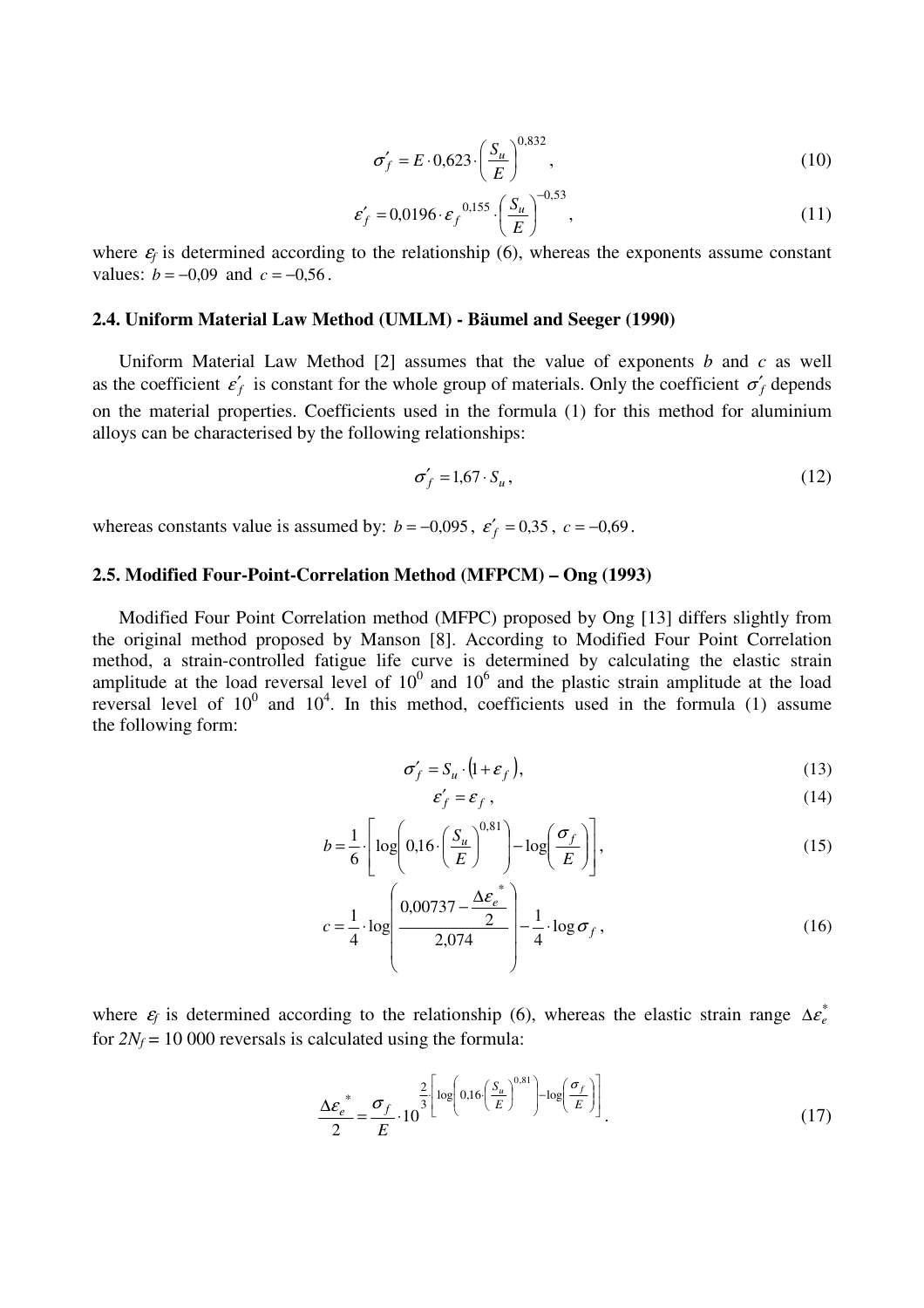#### **2.6. Modified Mitchell's Method (MMM) - Song and Park (1996)**

Song and Park modified Mitchell's method [10] by adapting it specially for aluminium alloys. This method assumes that coefficients used in the formula (1) can be calculated based on the following relationship:

$$
\sigma_f' = S_u + 335 \,, \tag{18}
$$

$$
b = -\frac{1}{6} \cdot \log \left( \frac{S_u + 335}{0.446 \cdot S_u} \right),\tag{19}
$$

$$
\varepsilon_f' = \varepsilon_f \,,\tag{20}
$$

where  $\varepsilon_f$  is determined based on the relationship (6), whereas the fatigue ductility exponent assumes constant value  $c = -0.664$ .

#### **2.7. Median Method (MM) - Meggiolaro and Castro (2004)**

Based on properties of 81 aluminium alloys, it was assumed that only fatigue strength coefficient depends on strengths properties [9]:

$$
\sigma_f' = 1.9 \cdot S_u, \qquad (21)
$$

whereas constant value is assumed by:  $b = -0.11$ ,  $c = -0.66$  and  $\varepsilon'_{f} = 0.28$ .

#### **3. Strength properties of the selected aluminium alloys used for aircraft purposes**

Strength properties of the selected aluminium alloys for aircraft purposes were determined in the Institute Laboratory for Material and Structure Testing at the University of Technology and Life Sciences in Bydgoszcz accredited by Polish Centre for Accreditation (Accreditation Certificate No. AB 372). The scope of accreditation includes, but is not limited to research methods used this study, such as: static tension tests (monotonic properties) and low-cycle fatigue tests for metals.

Tests of both alloy grades, 2024-T3 and D16CzATW, were performed using samples cut from 4 mm thick steel sheets. Basic mechanical properties for both alloy grades were determined in accordance with the norm ASTM E 8M - 04 Standard Test Methods for Tension Testing of Metallic Materials. Table 1 presents selected strength parameters that serve as the base for aforementioned methods of approximate determination of fatigue curves. Low-cycle tests of aluminium alloy grades were performed in accordance with the norm ASTM E 606 - 04 Standard Practice for Strain-Controlled Fatigue Testing. Parameters of fatigue curves determined experimentally were shown in the table 1. Achieved parameters are within the range specified in the literature [1].

#### **4. Approximate fatigue curves determined using methods described herein**

Figure 1 shows approximate fatigue curves determined according to abovementioned methods compared to experimental curve for analysed aluminium alloys. Whereas parameters of those curves are presented in Table 2.

All the presented approximate fatigue curves are shifted with regards to the experimental curve. The shape of approximate curves is similar to the experimental curve in the high-cycle range, where elastic component of the total deformation prevails.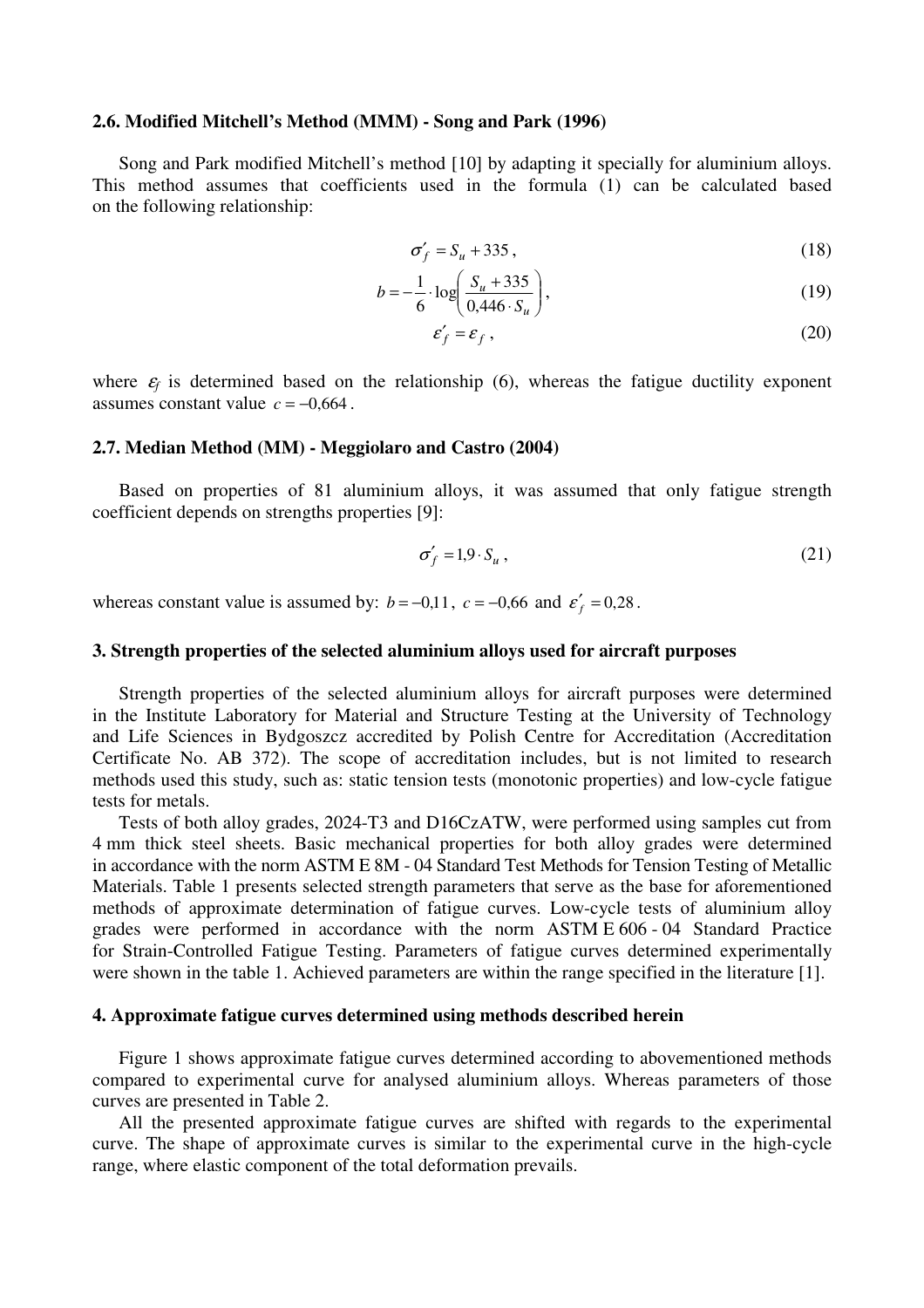However, in the low-cycle range, where plastic strain prevails, the curves are characterized by quite a different shape. The above is also confirmed by the analysis of coefficients in the relationship (1) which were determined using abovementioned methods.

Figure 2a shows the value of the fatigue strength coefficient  $\sigma'_f$  depending on the method used to determine the fatigue curve. Values of that coefficient are within the range  $\pm 20\%$  of the value achieved based on experimental tests. Values obtained using the method proposed by Bäumel and Seeger as well as using the modified Mitchell's Method correspond to the largest extent to experimental results.



*Fig. 1. Approximate fatigue curves determined according to abovementioned methods compared to experimental curve for aluminium alloy grades 2024-T3 (a) and D16CzATW (b)* 

| Aluminium alloy                   | Monotonic properties |                   |                  |       | Fatigue properties               |           |       |           |
|-----------------------------------|----------------------|-------------------|------------------|-------|----------------------------------|-----------|-------|-----------|
|                                   |                      | יי ט              | $\sigma_{\rm f}$ | RA    | $\sigma_{\scriptscriptstyle{f}}$ |           |       |           |
| 2024-T <sub>3</sub>               | 67 560 MPa l         | 488 MPa   616 MPa |                  | 0.233 | 777 MPa                          | $-0.1234$ | 2,002 | $-1,1203$ |
| D <sub>16</sub> C <sub>zATW</sub> | 68 402 MPa l         | 460 MPa   613 MPa |                  | 0.287 | 791 MPa                          | $-0.1142$ | 1.456 | $-1.0718$ |

*Tab. 1. Monotonic and fatigue properties of aluminium alloys for aircraft purposes* 

|                          | 2024-T3             |           |                        |               | D16CzATW            |                  |                  |               |
|--------------------------|---------------------|-----------|------------------------|---------------|---------------------|------------------|------------------|---------------|
| Fatigue curve parameters | $\sigma'_{t}$ , MPa | h         | $\varepsilon_{\rm f}'$ | $\mathcal{C}$ | $\sigma'_{t}$ , MPa | $\boldsymbol{b}$ | $\varepsilon'_f$ | $\mathcal{C}$ |
| <b>FPCM</b>              | 721,6               | $-0,0974$ | 0,2153                 | $-0,5141$     | 717,1               | $-0,1018$        | 0,2690           | $-0,5272$     |
| <b>USM</b>               | 928,6               | $-0,12$   | 0,3416                 | $-0.6$        | 874,8               | $-0,12$          | 0,3955           | $-0,6$        |
| <b>MUSM</b>              | 696,4               | $-0,09$   | 0,2176                 | $-0,56$       | 664,0               | $-0,09$          | 0,2348           | $-0,56$       |
| <b>UMLM</b>              | 815,5               | $-0,095$  | 0,35                   | $-0,69$       | 768,2               | $-0,095$         | 0,35             | $-0,69$       |
| <b>MFPCM</b>             | 617,6               | $-0,0817$ | 0.2649                 | $-0,5631$     | 615,6               | $-0,0846$        | 0,3383           | $-0,5832$     |
| <b>MMM</b>               | 823,3               | $-0,0963$ | 0.2649                 | $-0,664$      | 795,0               | $-0,0980$        | 0,3383           | $-0,664$      |
| <b>MM</b>                | 927,8               | $-0,11$   | 0,28                   | $-0,66$       | 874,0               | $-0,11$          | 0,28             | $-0,66$       |

*Table 2. List of coefficients for approximate fatigue curves* 

Whereas for the fatigue strength exponent *b*, calculated values are higher than the value achieved experimentally (fig. 2b). The value calculated using the universal slope method best corresponds to the experimental curve in that case.

There are significant differences between calculated values and values determined experimentally for both materials, either in case of fatigue ductility coefficient  $\varepsilon'_{f}$  (fig 2c), as well as fatigue ductility exponent *c* (fig 2d). The biggest differences occur for  $\varepsilon'_{f}$ : i.e. values calculated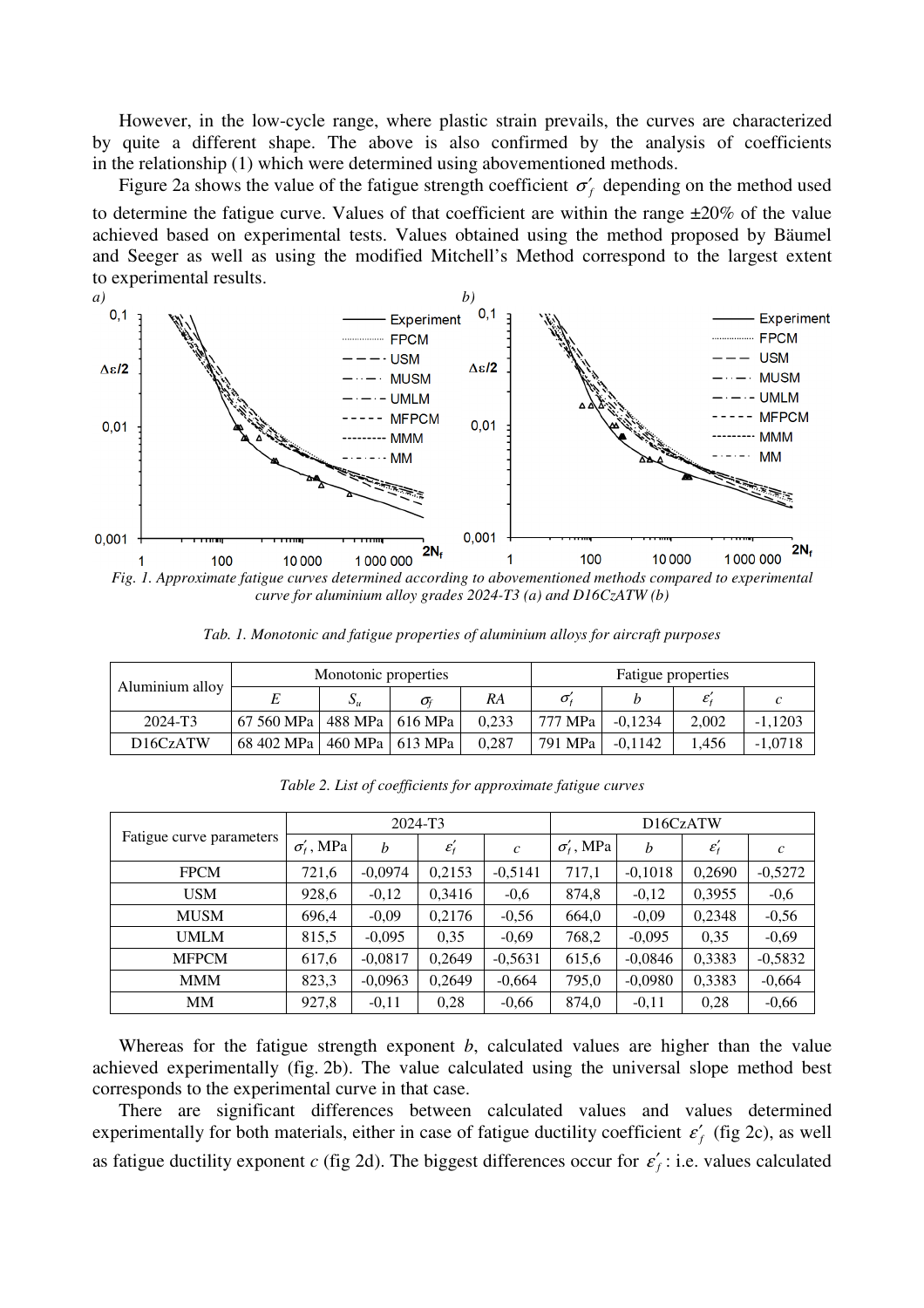for the alloy grade 2024-T3 are 6 times lower than the experimental ones (obtained using Bäumel and Seeger's Method) and 9 times lower (achieved using Four-Point-Correlation Method and Modified Universal Slopes Method), whereas for the alloy grade D16CzATW they are 4 times lower (for Universal Slopes Method) and 6 times lower (for Modified Universal Slopes Method). The differences between calculated and experimental values are much lower for *c*: i.e. values calculated for the alloy grade 2024-T3 are about 1,6 times lower than the experimental ones (obtained using Bäumel and Seeger's Method) and almost 2,2 times lower (achieved using Four-Point-Correlation Method), whereas for the alloy grade D16CzATW they are 1,6 times lower (for Bäumel and Seeger's method) and 2 times lower (for Four-Point-Correlation Method).



*Fig. 2. The value of the fatigue strength coefficient*  $σ<sub>f</sub>$ *, the fatigue strength exponent b, the fatigue ductility coefficient ε*<sup>f</sup> ′ *as well as the fatigue ductility exponent c depending on the method used to determine the fatigue curve* 

Relatively high conformity between the fatigue ductility coefficient and exponent determines similar shape of the curves in the high-cycle range. Whereas too small values of the fatigue ductility coefficient and exponent cause insufficient inclination of the curves in the low-cycle range.

It should be noted that in most methods the coefficient  $\varepsilon'_{f}$  and the exponent *c* are associated with the necking of RA sample and thus the measurement error for this quantity, which is particularly difficult to determine for sheet samples, significantly influences the form of approximate fatigue characteristics.

#### **5. Application of approximate curves to fatigue life analysis**

Taking into account the abovementioned differences between the curve determined based on experimental data and approximate curves, authors evaluated suitability of individual approximate curves for determination of fatigue life. This evaluation was performed on the basis of results of fatigue life calculations for programmed load, the example of which is provided in the figure 3.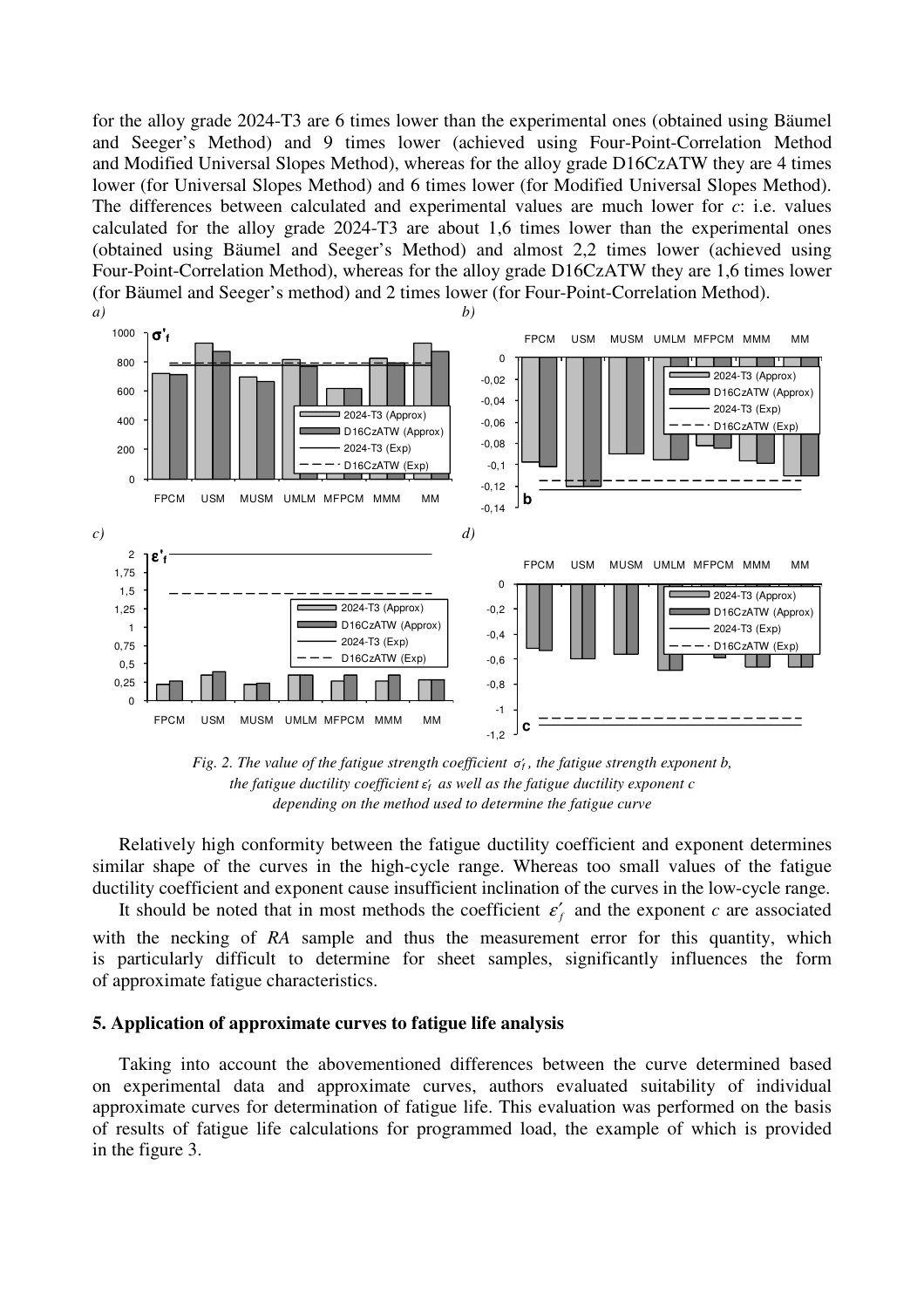

| %<br>$\mathcal{E}_{acmax}$ |                  | <i>Other</i>              |
|----------------------------|------------------|---------------------------|
| 1.5                        |                  |                           |
| 1,0                        |                  | $\overline{100}$<br>$\Xi$ |
| $_{0,8}$                   | $0,34$<br>$0,56$ |                           |
| 0,5                        | 0,77             | $n_c$                     |
| 0.35                       |                  |                           |

#### *Fig. 3. Load program*

This load is characterised by the value of maximum amplitude of the total strain  $\varepsilon_{acmax}$  as well as the spectrum modulation coefficient ζ referred to the amplitude of the total strain as follows:

$$
\zeta = \sum_{j=1}^{k} \frac{\mathcal{E}_{acj}}{\mathcal{E}_{ac\max}} \cdot \frac{n_j}{n_c},\tag{22}
$$

where *j* is the number of the load level, *k* –number of levels in the load block,  $n_c$  – total number of cycles in the load block. All cycles of the programmed load block are alternating cycles (*R*=-1). The fatigue life determined by calculations based on the experimental curve was assumed as the reference level. The calculations were performed using the Palmgren-Miner linear cumulative damage rule.

Figure 4 presents the difference between the values of fatigue life *Ncal* calculated by means of approximate fatigue curves determined using different methods. The analytical fatigue life *Nexp* determined based on experimental curve was assumed as the reference level.

As it can be noted, the lower the  $\varepsilon_{acmax}$  value in the load block, the higher the errors of the fatigue life approximation. This results from the fact that approximate curves are shifted to the right in relation to the experimental curve in that range (fig. 1). In most cases, the lower the  $\zeta$  value the higher the calculation error. This results from the fact that load block of lower  $\zeta$ value is characterised by more cycles with low strain amplitude. The calculation error decreases as the  $\varepsilon_{acmax}$  value grows, whereas the fatigue life determined based on approximate fatigue curves *Ncal* assumes lower value than the fatigue life determined on the basis of the experimental curve *N<sub>exp</sub>*. The experimental curve matches the curve determined using the Four-Point-Correlation Method worst of all. Approximate curves better match the experimental curve for the alloy grade D16CzATW than 2024-T3.

#### **6. Summary**

The fatigue strength coefficient  $\sigma'_f$  and the fatigue strength exponent *b* of either approximate and experimental curves sufficiently conform to each other for both analysed alloys. This conformity determines similar shape of curves in the range where elastic strain prevails. Significant difference between the value of fatigue ductility coefficient  $\varepsilon'_{f}$  and the fatigue ductility exponent *c* determines different shapes of curves in the range of high plastic strain. However, the elastic part of the equation (1), especially exponent *b*, shall be responsible for a very large error in the fatigue life approximation results in the range of low strain values because of the shift of approximate curves towards higher fatigue life values (fig. 5).

If there is no experimental data, approximate curves provide some information on fatigue properties of a given material. However, use of approximate curves can lead to very big errors, particularly in fatigue life calculations for variable amplitude load.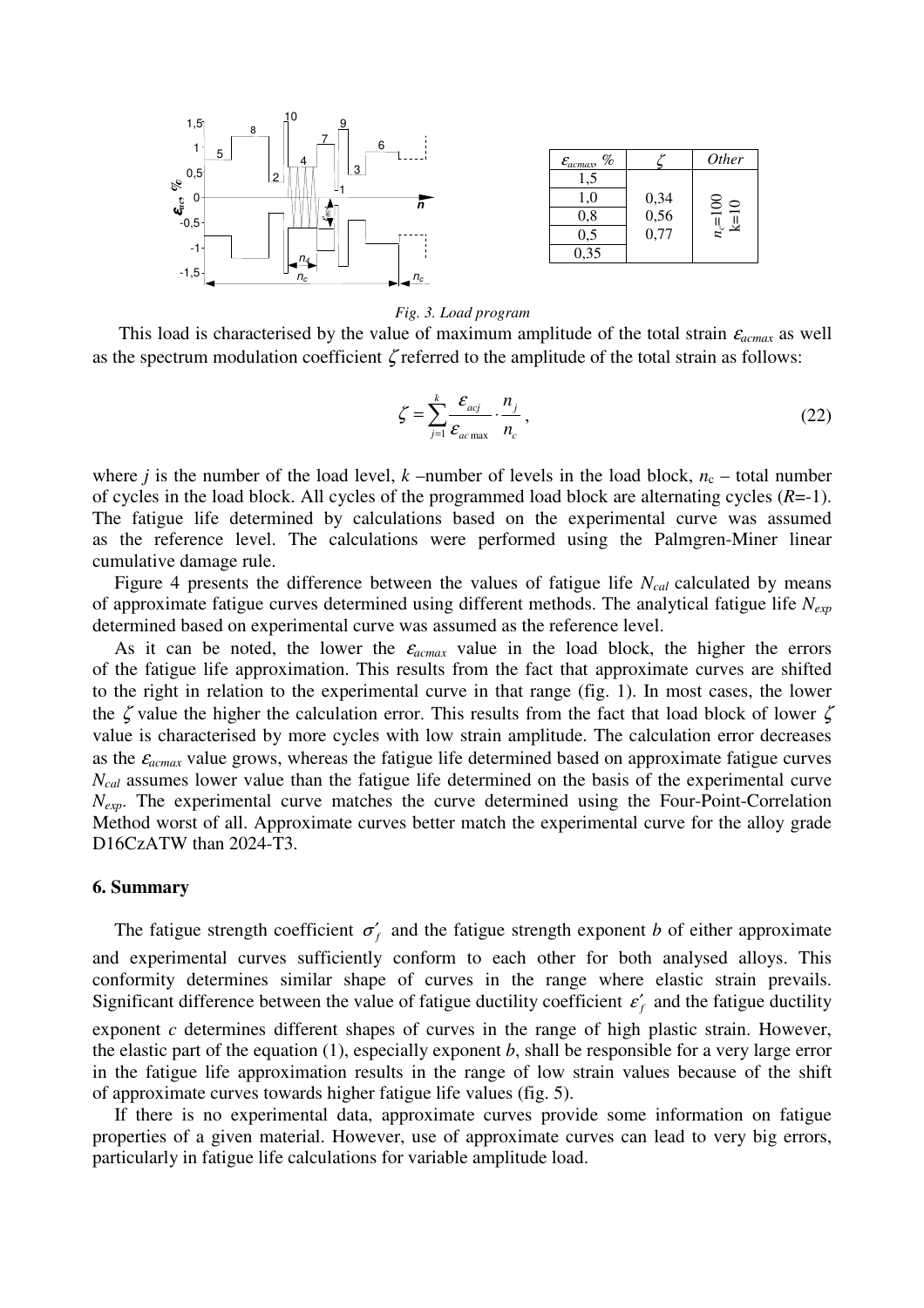

*Fig. 4. Differences between values of fatigue life Ncal calculated using approximate fatigue curves determined by means of different methods as compared with the analytical fatigue life Nexp determined on the basis of the experimental curve*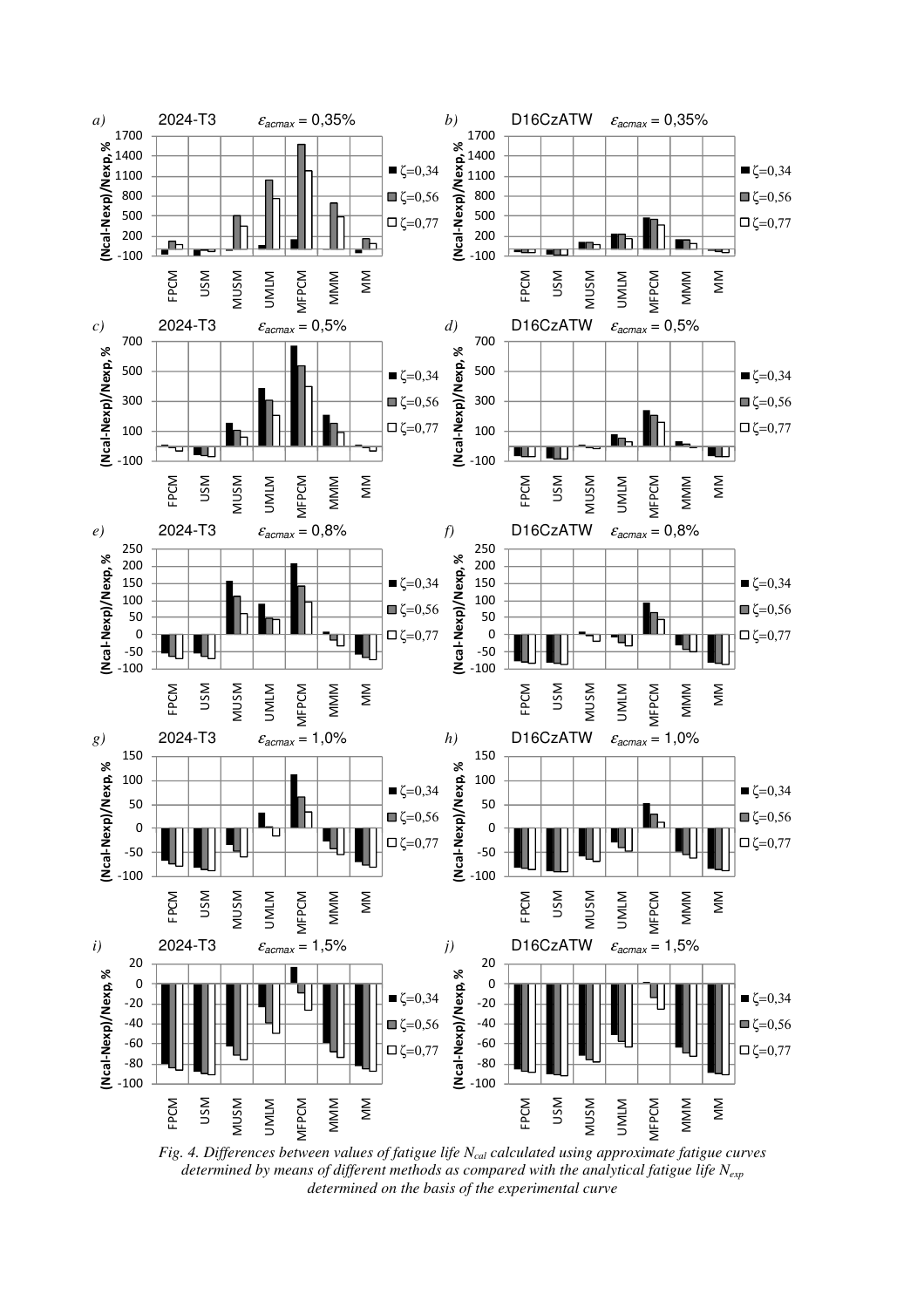

*Fig. 5. Shift of approximate curve as a source of calculation error* 

### **References**

- [1] *ASM Metals Handbook*, *Fatigue and Fracture*, Vol. 19, 2nd Printing, ASM International, 1997.
- [2] Bäumel A. Jr., Seeger T., *Materials data for cyclic loading*, Elsevier Science Publishers, Amsterdam, 1990.
- [3] Flasińska K., Łagoda T., *The relationship between selected static and cyclic properties of aluminum alloys*, X Polish Fracture Mechanics Conference, Vol. 1, Scientific Papers of Technical University of Opole, Nr 304/2005, z. 82, 2005, pp. 279-288 (in Polish).
- [4] Hatscher A., Marquardt C., Zenner H., *Estimation of fatigue material properties for the lifetime prediction of sheet metal structures*, LCF 5 2003, Berlin, Germany, 2003, pp. 409-414.
- [5] Jeon W.-S., Song J.-H., *An expert system for estimation of fatigue properties of metallic materials*, International Journal of Fatigue, 2002, Vol.24, No. 6, pp. 685–698.
- [6] Kim K.S., Chen X., Han C., Lee H.W., *Estimation methods for fatigue properties of steels under axial and torsional loading*, International Journal of Fatigue, 2002, Vol. 24, pp. 783-793.
- [7] Kocańda S., Szala J., *Basics of the fatigue calculations*, PWN, Warsaw, 1997, 288 ps (in Polish).
- [8] Manson S. S., *Fatigue: A Complex Subject Some Simple Approximations*, Experimental Mechanics, 1965, Vol. 5, No. 7, 193-226.
- [9] Meggiolaro M.A., Castro J.T.P., *Statistical evaluation of strain-life fatigue crack initiation predictions*, International Journal of Fatigue, 2004, Vol. 26, No. 5, pp. 463–476.
- [10] Mitchell M.R., *Fundamental of modern fatigue analysis for design. Fatigue and Microstructure*, American Society for Metals, Metals Pack, Ohio, 1979, pp. 385-437.
- [11] Muralidharan U., Manson S.S., *Modified universal slopes equation for estimation of fatigue characteristics*, Journal of Engineering Materials and Technology, Transactions of the ASME, 1988, Vol. 110, No. 1, pp. 55–58.
- [12] Ong J. H., *An evaluation of existing methods for the prediction of axial fatigue life from tensile data*, International Journal of Fatigue, 1993, Vol. 15, No. 1, pp. 13-19.
- [13] Ong J. H., *An improved technique for the prediction of axial fatigue life from tensile date*, International Journal of Fatigue, 1993, Vol. 15, No. 3, pp. 213-219.
- [14] Park J., Song J., *Detailed evaluation of methods for estimation of fatigue properties*, International Journal of Fatigue, 1995, Vol. 17, No. 5, pp. 365-373.
- [15] Roessle M.L., Fatemi A., *Strain-controlled fatigue properties of steels and some simple approximations*, International Journal of Fatigue, 2000, Vol. 22, No. 6, pp. 495–511.